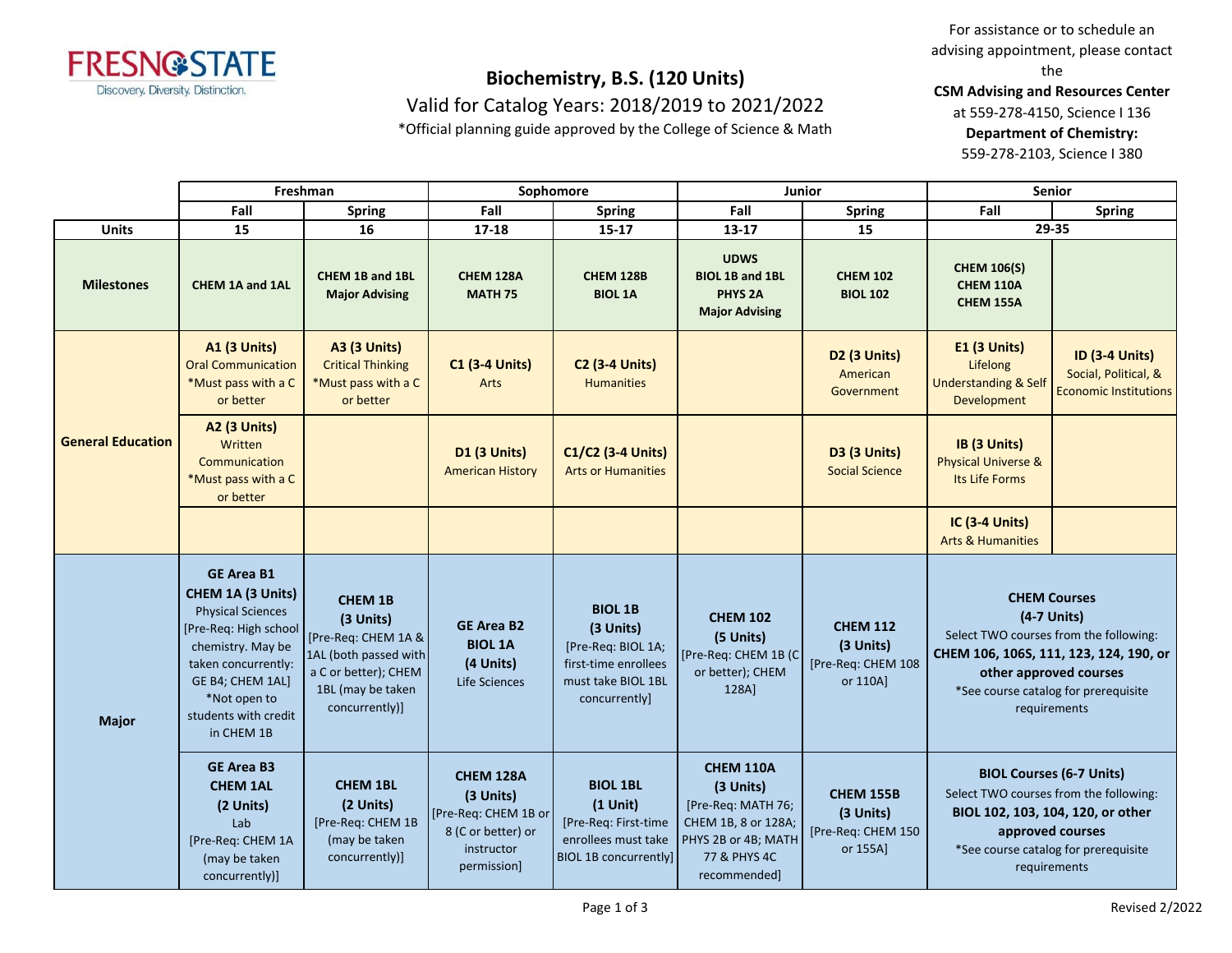

Valid for Catalog Years: 2018/2019 to 2021/2022

\*Official planning guide approved by the College of Science & Math

For assistance or to schedule an advising appointment, please contact the

**CSM Advising and Resources Center**

at 559-278-4150, Science I 136 **Department of Chemistry:**

559-278-2103, Science I 380

|                                                               | Freshman                                                                                                                                 |                                                                                                      | Sophomore                                             |                                                                                                              | Junior                                                                                                        |                                                                                                                                                                                                     | Senior |                                                 |
|---------------------------------------------------------------|------------------------------------------------------------------------------------------------------------------------------------------|------------------------------------------------------------------------------------------------------|-------------------------------------------------------|--------------------------------------------------------------------------------------------------------------|---------------------------------------------------------------------------------------------------------------|-----------------------------------------------------------------------------------------------------------------------------------------------------------------------------------------------------|--------|-------------------------------------------------|
|                                                               | Fall                                                                                                                                     | <b>Spring</b>                                                                                        | Fall                                                  | <b>Spring</b>                                                                                                | Fall                                                                                                          | <b>Spring</b>                                                                                                                                                                                       | Fall   | <b>Spring</b>                                   |
| <b>Units</b>                                                  | 15                                                                                                                                       | 16                                                                                                   | $17 - 18$                                             | $15 - 17$                                                                                                    | $13 - 17$                                                                                                     | 15                                                                                                                                                                                                  | 29-35  |                                                 |
| <b>Major</b>                                                  | <b>GE Area B4</b><br><b>MATH 75</b><br>(4 Units)<br>Quantitative<br>Reasoning<br>*See course catalog<br>for prerequisite<br>requirements | <b>MATH 76</b><br>(4 Units)<br>[Pre-Req: MATH 75 or<br><b>MATH 75A &amp; B]</b>                      | PHYS <sub>2B</sub><br>(4 Units)<br>[Pre-Req: PHYS 2A] | <b>CHEM 128B</b><br>(3 Units)<br>[Pre-Req: CHEM 128A]<br>(C or better)]                                      | <b>CHEM 129B</b><br>(2 Units)<br>[Pre-Req: CHEM<br>129A; CHEM 128B<br>(may be taken<br>concurrently)]         | <b>CHEM 156</b><br>(3 Units)<br>[Pre-Req: Senior<br>standing or instructor<br>permission; CHEM<br>150, 155, or 155A<br>(CHEM 155A may be<br>taken concurrently);<br>CHEM 102 or 105,<br>129A; UDWS] |        |                                                 |
|                                                               |                                                                                                                                          | <b>PHYS 2A</b><br>(4 Units)<br>[Pre-Req: DS 71,<br>MATH 75, MATH 70,<br>or department<br>permission] |                                                       | <b>CHEM 129A</b><br>(2 Units)<br>[Pre-Req: CHEM 8 or<br>128A (C or better;<br>may be taken<br>concurrently)] | <b>CHEM 155A</b><br>(3 Units)<br>[Pre-Req: CHEM<br>128B]                                                      |                                                                                                                                                                                                     |        |                                                 |
| <b>Additional</b><br><b>Graduation</b><br><b>Requirements</b> |                                                                                                                                          |                                                                                                      |                                                       |                                                                                                              | <b>UDWS (0-4 Units)</b><br>*Upper Division<br>Writing Exam OR "W"<br>Course (must pass<br>with a C or better) |                                                                                                                                                                                                     |        | MI (3 Units)<br>Multicultural/<br>International |
|                                                               |                                                                                                                                          |                                                                                                      |                                                       |                                                                                                              |                                                                                                               |                                                                                                                                                                                                     |        | <b>Elective</b>                                 |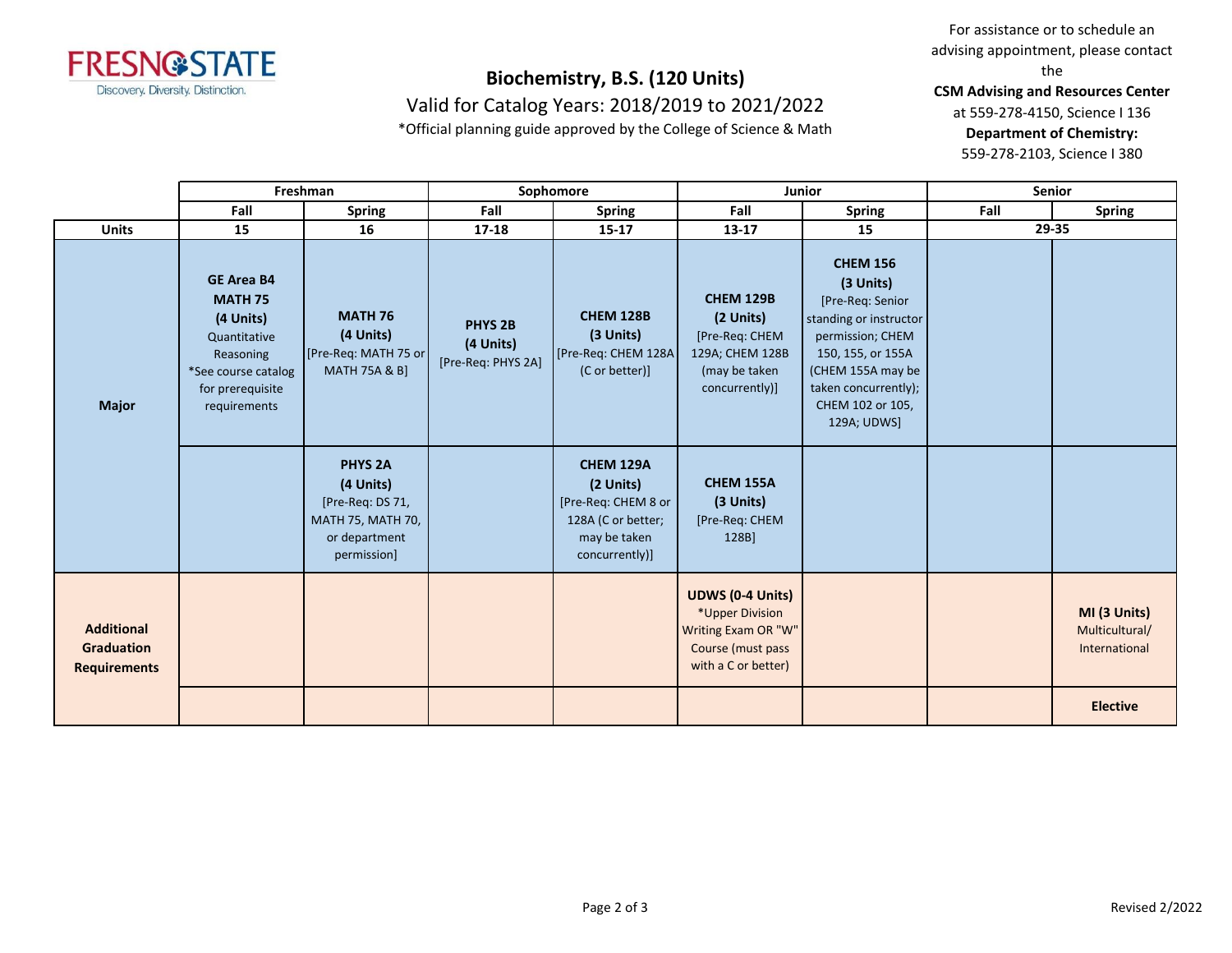

Valid for Catalog Years: 2018/2019 to 2021/2022

\*Official planning guide approved by the College of Science & Math

For assistance or to schedule an advising appointment, please contact the

**CSM Advising and Resources Center**

at 559-278-4150, Science I 136 **Department of Chemistry:**

559-278-2103, Science I 380

|              | Freshman |               | Sophomore |               | Junior        |               | Senior |        |
|--------------|----------|---------------|-----------|---------------|---------------|---------------|--------|--------|
|              | Fall     | <b>Spring</b> | Fall      | <b>Spring</b> | Fall          | <b>Spring</b> | Fall   | Spring |
| <b>Units</b> | --       | тo            | 17-18     | 13-T)         | 1917<br>13-TV | --            | 29-35  |        |

#### **FOOTNOTES:**

**Prerequisites/Corequisites:** Other restrictions may apply. Please see your course catalog for detailed prerequisite/corequisite requirements.

Grade Requirements: Biochemistry majors may not take the following courses for CR/NC grading: BIOL 1A, 1B, 1BL, 102, 103, 104, 120, 203, 104, 120, 124, 18, 104, 101, 105, 106S, 1006, 106S, 110A, 111, 112, 123, 124, 128A, 128B, 129A, 129B, 155A, 155B, 156, 190; MATH 75, 76; PHYS 2A, 2B.

**Electives (4 units):** Students must earn a minimum of 120 units total to graduate. The number of required elective units may vary, depending on the amount of units earned from major and GE courses. Upper Division Writing Skills requirement (UDWS): All undergraduate students must demonstrate competency in writing skills by passing the Upper Division Writing Exam (UDWE) or by obtaining a C or better in an approved upper division writing course, identified by the letter "W."

Substitutions: If substitutions/exceptions/waivers are made for any major courses that also meet GE and/or the Multicultural/International graduation requirement, the student is responsible for completing additional courses to satisfy the respective areas (GE and/or MI). This also includes the upperdivision writing requirement.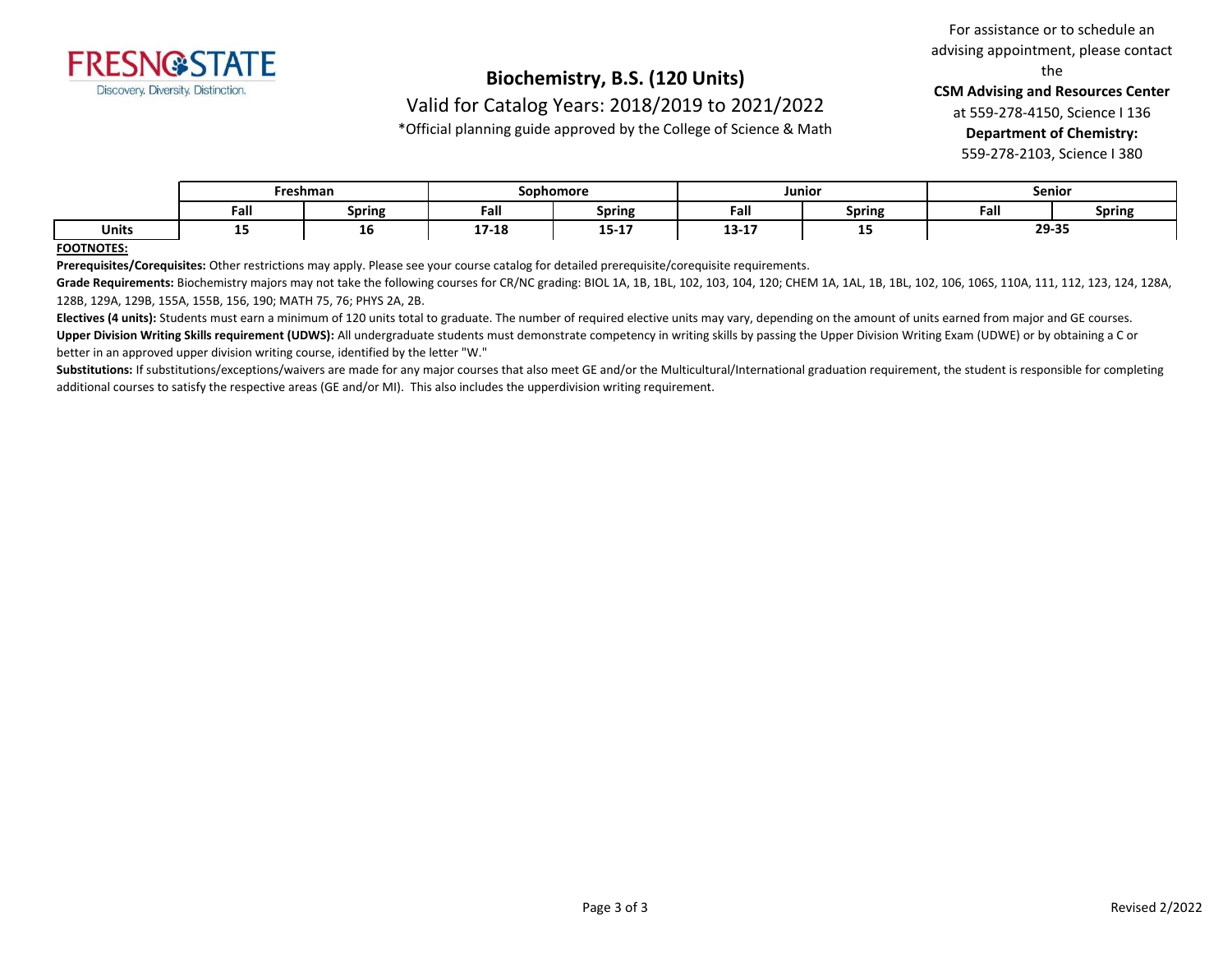

Valid for Catalog Years: 2014/2015 to 2017/2018

\*Official planning guide approved by the College of Science & Math

For assistance or to schedule an advising appointment, please contact the **CSM Advising and Resources Center** at 559-278-4150, Science I 136 **Department of Chemistry:** 559-278-2103, Science I 380

|                             | Freshman                                                                                                                                                                                                          |                                                                                                                                            | Sophomore                                                                                                |                                                                                                                  | Junior                                                                                                                     |                                                                 | Senior                                                                                                                                                                                                   |                                                                               |
|-----------------------------|-------------------------------------------------------------------------------------------------------------------------------------------------------------------------------------------------------------------|--------------------------------------------------------------------------------------------------------------------------------------------|----------------------------------------------------------------------------------------------------------|------------------------------------------------------------------------------------------------------------------|----------------------------------------------------------------------------------------------------------------------------|-----------------------------------------------------------------|----------------------------------------------------------------------------------------------------------------------------------------------------------------------------------------------------------|-------------------------------------------------------------------------------|
|                             | Fall                                                                                                                                                                                                              | <b>Spring</b>                                                                                                                              | Fall                                                                                                     | <b>Spring</b>                                                                                                    | Fall                                                                                                                       | <b>Spring</b>                                                   | Fall                                                                                                                                                                                                     | <b>Spring</b>                                                                 |
| <b>Units</b>                | 15                                                                                                                                                                                                                | 16                                                                                                                                         | $17 - 18$                                                                                                | $15 - 17$                                                                                                        | $13 - 17$                                                                                                                  | 15                                                              | 29-35                                                                                                                                                                                                    |                                                                               |
| <b>Milestones</b>           | <b>CHEM 1A and 1AL</b>                                                                                                                                                                                            | <b>CHEM 1B and 1BL</b><br><b>Major Advising</b>                                                                                            | <b>CHEM 128A</b><br><b>MATH 75</b>                                                                       | <b>CHEM 128B</b><br><b>BIOL 1A</b>                                                                               | <b>UDWS</b><br><b>BIOL 1B and 1BL</b><br>PHYS <sub>2A</sub><br><b>Major Advising</b>                                       | <b>CHEM 102</b><br><b>BIOL 102</b>                              | <b>CHEM 106(S)</b><br><b>CHEM 110A</b><br>CHEM 155A                                                                                                                                                      |                                                                               |
| General<br><b>Education</b> | <b>A1 (3 Units)</b><br><b>Oral Communication</b><br>*Must pass with a C<br>or better                                                                                                                              | <b>A3 (3 Units)</b><br><b>Critical Thinking</b><br>*Must pass with a C<br>or better                                                        | <b>C1 (3-4 Units)</b><br>Arts                                                                            | <b>C2 (3-4 Units)</b><br><b>Humanities</b>                                                                       |                                                                                                                            | D2 (3 Units)<br>American<br>Government                          | E1 (3 Units)<br>Lifelong<br><b>Understanding &amp; Self</b><br>Development                                                                                                                               | <b>ID (3-4 Units)</b><br>Social, Political, &<br><b>Economic Institutions</b> |
|                             | <b>A2 (3 Units)</b><br>Written<br>Communication<br>*Must pass with a C<br>or better                                                                                                                               |                                                                                                                                            | <b>D1 (3 Units)</b><br><b>American History</b>                                                           | C1/C2 (3-4 Units)<br><b>Arts or Humanities</b>                                                                   |                                                                                                                            | D3 (3 Units)<br><b>Social Science</b>                           | IB (3 Units)<br><b>Physical Universe &amp;</b><br>Its Life Forms                                                                                                                                         | MI (3 Units)<br>Multicultural/<br>International                               |
|                             |                                                                                                                                                                                                                   |                                                                                                                                            |                                                                                                          |                                                                                                                  |                                                                                                                            |                                                                 | <b>IC (3-4 Units)</b><br><b>Arts &amp; Humanities</b>                                                                                                                                                    |                                                                               |
| <b>Major</b>                | <b>GE Area B1</b><br>CHEM 1A (3 Units)<br><b>Physical Sciences</b><br>[Pre-Req: High school<br>chemistry. May be<br>taken concurrently:<br>GE B4; CHEM 1AL]<br>*Not open to<br>students with credit<br>in CHEM 1B | <b>CHEM 1B</b><br>(3 Units)<br>[Pre-Req: CHEM 1A &<br>1AL (both passed with<br>a C or better); CHEM<br>1BL (may be taken<br>concurrently)] | <b>GE Area B2</b><br><b>BIOL 1A</b><br>(4 Units)<br>Life Sciences                                        | <b>BIOL 1B</b><br>(3 Units)<br>[Pre-Req: BIOL 1A;<br>first-time enrollees<br>must take BIOL 1BL<br>concurrently] | <b>CHEM 102</b><br>(5 Units)<br>[Pre-Req: CHEM 1B (C<br>or better); CHEM<br>128A]                                          | <b>CHEM 112</b><br>(3 Units)<br>[Pre-Req: CHEM 108<br>or 110A]  | <b>CHEM Courses</b><br>(4-7 Units)<br>Select TWO courses from the following:<br>CHEM 106, 106S, 111, 123, 124, 190, or<br>other approved courses<br>*See course catalog for prerequisite<br>requirements |                                                                               |
|                             | <b>GE Area B3</b><br><b>CHEM 1AL</b><br>(2 Units)<br>Lab<br>[Pre-Req: CHEM 1A<br>(may be taken<br>concurrently)]                                                                                                  | <b>CHEM 1BL</b><br>(2 Units)<br>[Pre-Req: CHEM 1B<br>(may be taken<br>concurrently)]                                                       | <b>CHEM 128A</b><br>(3 Units)<br>[Pre-Req: CHEM 1B or<br>8 (C or better) or<br>instructor<br>permission] | <b>BIOL 1BL</b><br>$(1$ Unit)<br>[Pre-Req: First-time<br>enrollees must take<br><b>BIOL 1B concurrently]</b>     | CHEM 110A<br>(3 Units)<br>[Pre-Req: MATH 76;<br>CHEM 1B, 8 or 128A;<br>PHYS 2B or 4B; MATH<br>77 & PHYS 4C<br>recommended] | <b>CHEM 155B</b><br>(3 Units)<br>[Pre-Req: CHEM 150<br>or 155A] | <b>BIOL Courses (6-7 Units)</b><br>Select TWO courses from the following:<br>BIOL 102, 103, 104, 120, or other approved<br>courses<br>*See course catalog for prerequisite<br>requirements               |                                                                               |